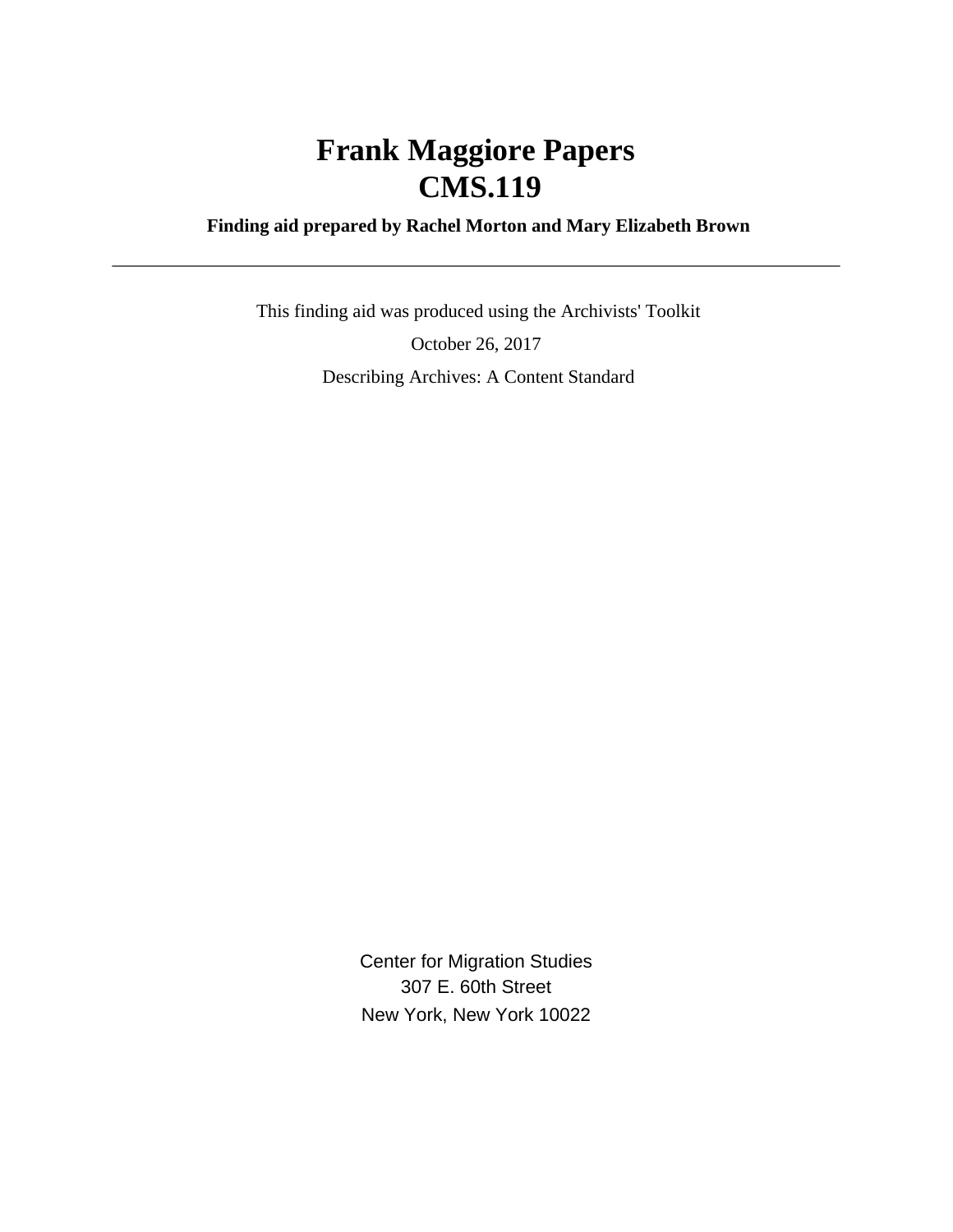# **Table of Contents**

 $\overline{\phantom{a}}$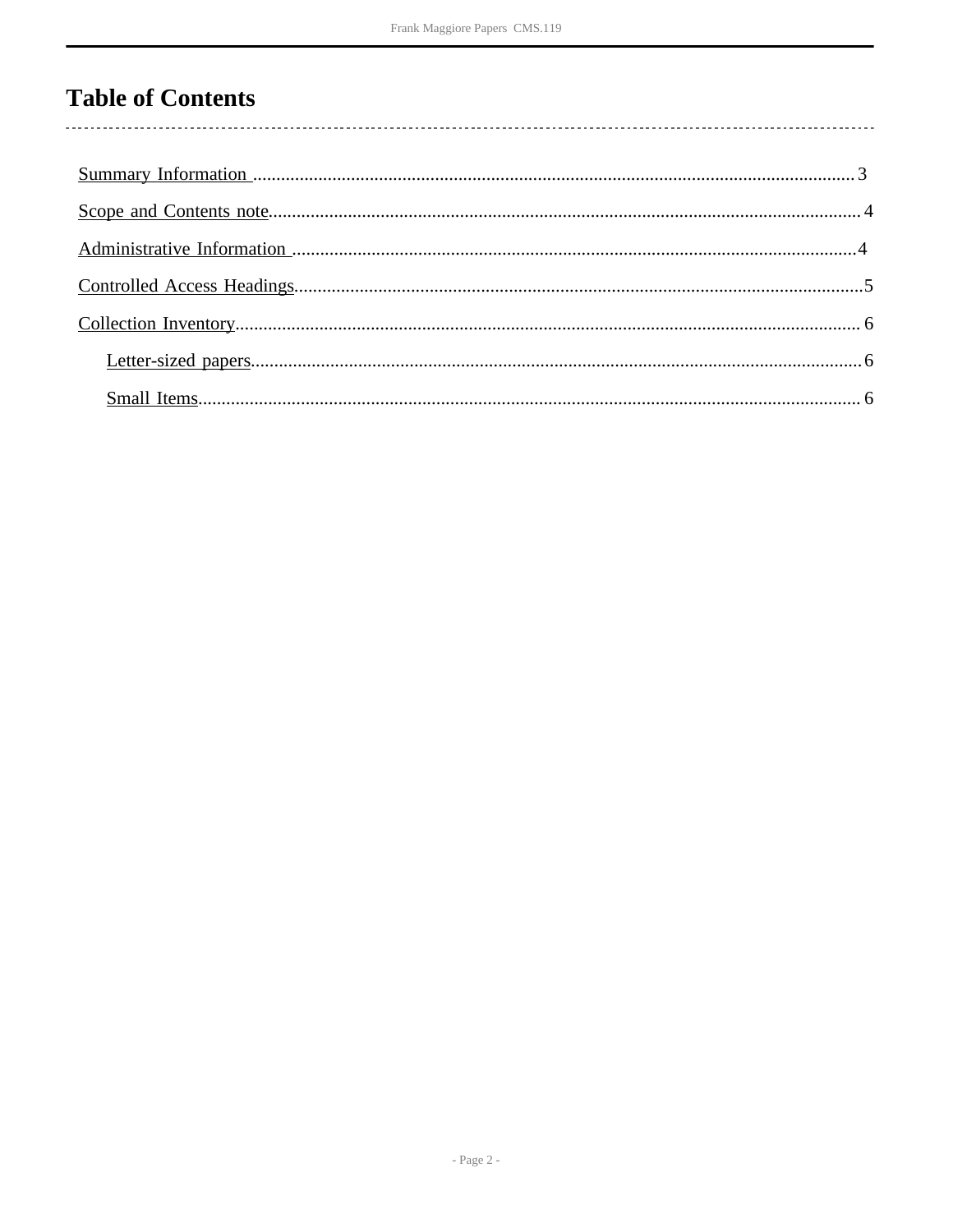# <span id="page-2-0"></span>**Summary Information**

| <b>Repository</b>                                                          | <b>Center for Migration Studies</b>                                                                                                                                                                                                                          |  |  |  |
|----------------------------------------------------------------------------|--------------------------------------------------------------------------------------------------------------------------------------------------------------------------------------------------------------------------------------------------------------|--|--|--|
| <b>Title</b>                                                               | <b>Frank Maggiore Family Papers</b>                                                                                                                                                                                                                          |  |  |  |
| <b>Date</b>                                                                | 1917-2002                                                                                                                                                                                                                                                    |  |  |  |
| <b>Extent</b>                                                              | 1.0 Linear feet In one document box and one box size $5 \times 10$ 1/2 $\times$ 4 1/2".                                                                                                                                                                      |  |  |  |
| <b>Location note</b>                                                       | CMS.119 is housed at the Center for Migration Studies, 307 E. 60th St,<br>New York, NY 10022.                                                                                                                                                                |  |  |  |
| Language                                                                   | English                                                                                                                                                                                                                                                      |  |  |  |
| Language of Materials note CMS.119 is mostly in English, with some Italian |                                                                                                                                                                                                                                                              |  |  |  |
| <b>Abstract</b>                                                            | CMS.119 documents, via memoirs, personal papers, and photographs, the<br>Maggiore family of Brooklyn, particularly security professional Anthony,<br>his physician son Frank and his tax-officer son Vincent, in the early part of<br>the twentieth century. |  |  |  |

## **Preferred Citation note**

Center for Migration Studies of New York; Frank Maggiore Family Papers (CMS.118); Box 1; Folder Number.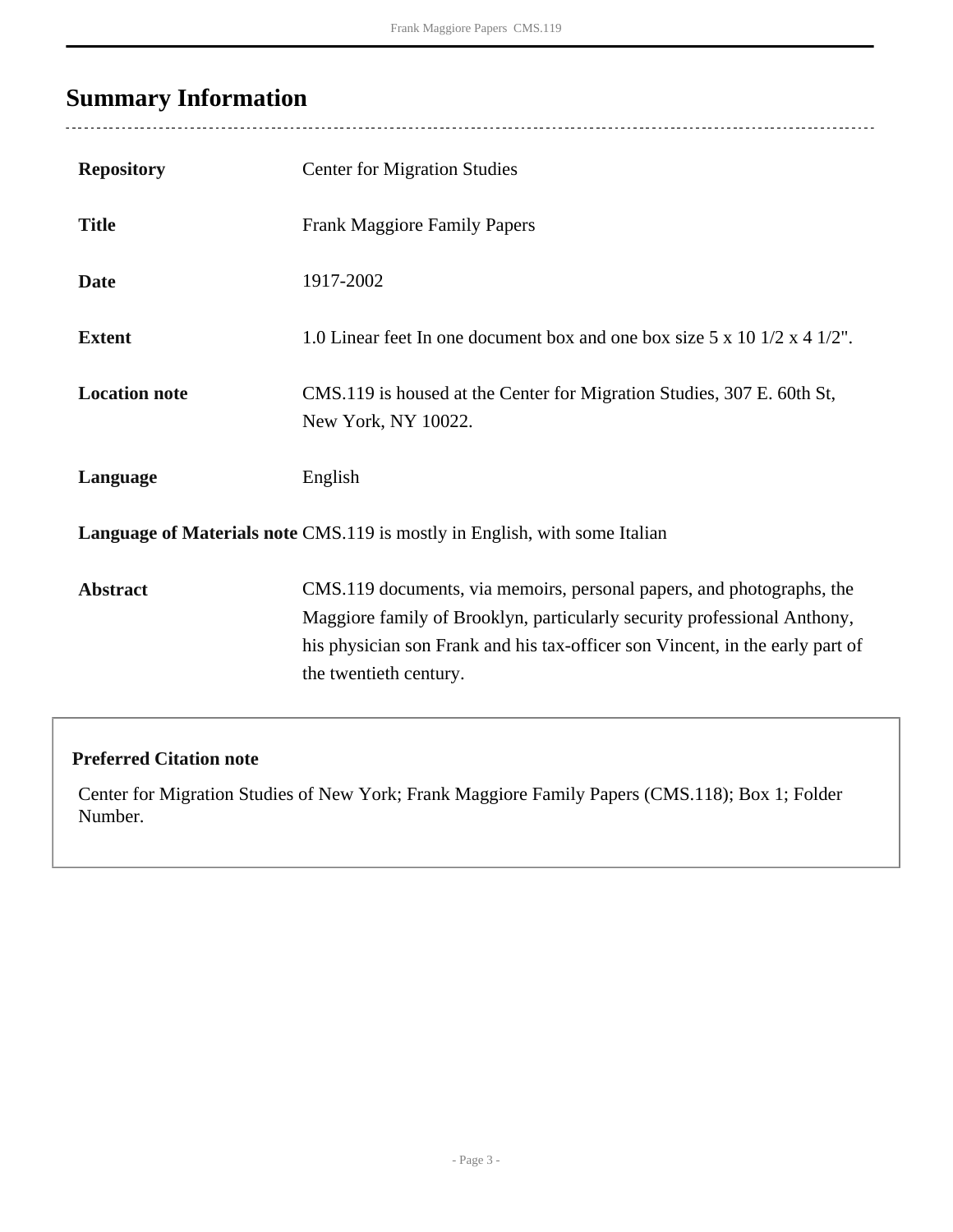# <span id="page-3-0"></span>**Scope and Contents note**

CMS.119 documents, among other things, the process of making an archival donation. The collection contains correspondence with the donor, Anthony Lazzara, and the Director of the Center for Migration Studies Library and Archives at the time, Diana J. Zimmerman. Among the information to be found in that correspondence is that it was Mr. Lazzara's wish to name the collection for his maternal grandfather Frank Maggiore.

A genealogy drawn up by a relative interested in the family's distant relationship to performer Connie Stevens, helps identify relationships among members. The oldest person documents in this collection is Anthony Maggiore, a security professional. Anthony and a daughter, Jeanne, and two sons. Vincent, a physician educated at Saint John's University and Georgetown Medical School, died in a train wreck in California, where he was serving in the United States Army in World War II. His brother Frank became a tax professional.

The collection is divided by size to facilitate storage. The series labeled "Letter-sized papers" contain documents that fit neatly inside the usual storage box, including Frank's memoir of anecdotes from his career collecting taxes. "Small items" contains mostly wallet-sized documents, including Anthony's pistol permits.

One feature of life among the Maggiore men was their participation in social organizations. They belonged to two organizations of a type traditionally formed among Italians, gathering together migrants from the same locale in Italy, one for people from Santa Ninfa and the for people from Giuliani, both small towns in the interior of western Sicily.

Though small and fragmentary, CMS.119 provides information on several topics: Italian-American families, especially the male members, life in Brooklyn, men's fraternal organizations, and intergenerational educational and economic mobility.

# <span id="page-3-1"></span>**Administrative Information**

#### **Publication Information**

Center for Migration Studies

#### **Conditions Governing Access note**

Open to researchers by appointment.

#### **Conditions Governing Use note**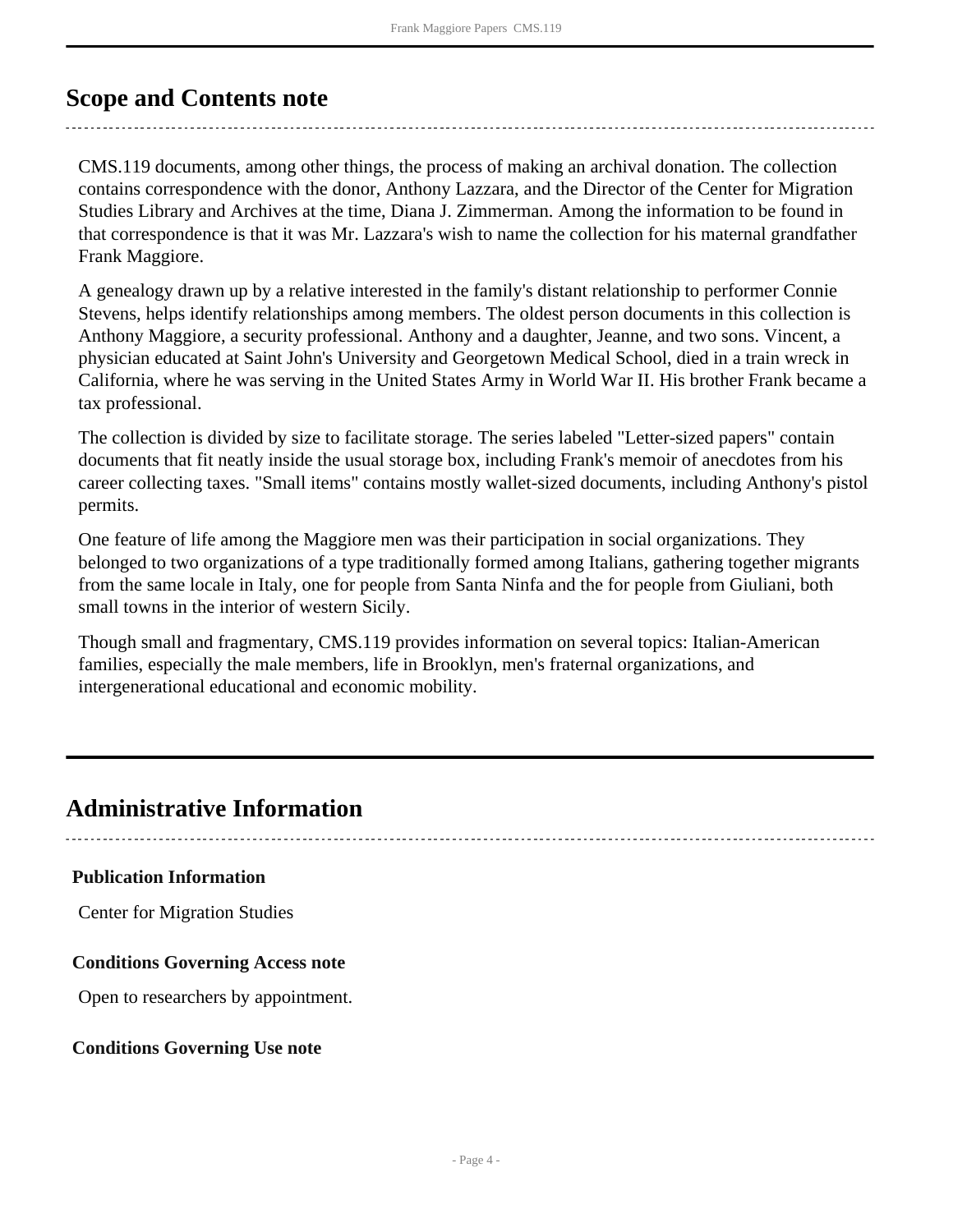Copy

### **Immediate Source of Acquisition note**

CMS.119 was deposited by Anthony Lazzara, a descendent of Vincent Maggiore.

### **Processing Information note**

During fall 2017, in an effort to relieve a backlog of unprocessed collections, CMS volunteer Rachel Morton studied Anthony Lazzara's deposit of his family papers, arranged them, placed them in folders and boxes and labeled them, and drafted a finding aid.

# <span id="page-4-0"></span>**Controlled Access Headings**

 $\sim$ 

## **Corporate Name(s)**

• Santa Ninfa (Italy).

### **Geographic Name(s)**

• Brooklyn |z New York, N.Y.

### **Subject(s)**

- Italian American families
- Law enforcement.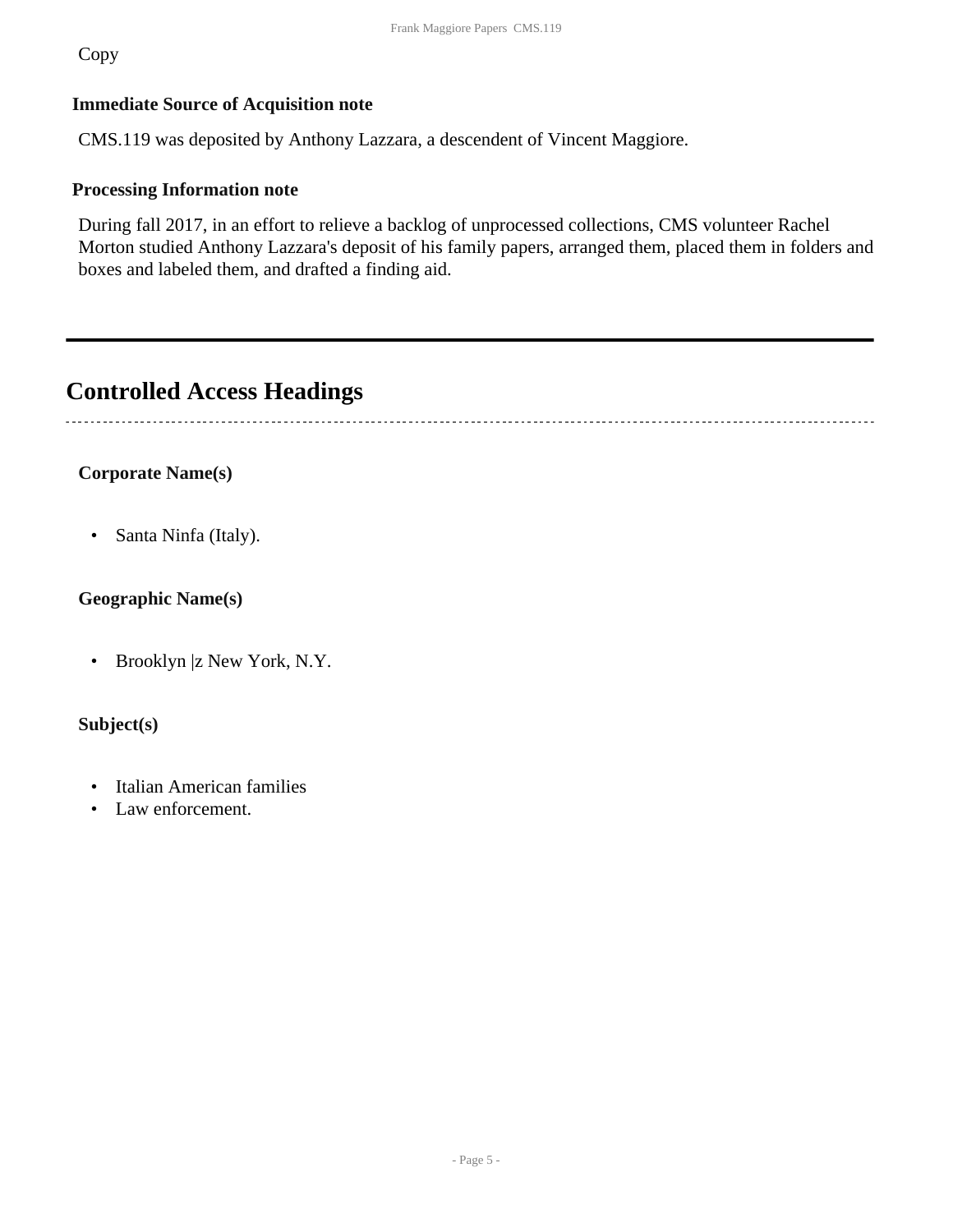# <span id="page-5-0"></span>**Collection Inventory**

<span id="page-5-2"></span><span id="page-5-1"></span>

| Letter-sized papers                    |              |                          |
|----------------------------------------|--------------|--------------------------|
|                                        | <b>Box</b>   | Folder                   |
| Lazzaro, Battista                      | $\mathbf 1$  | $\mathbf{1}$             |
| Maggiore, Anthony                      | $\mathbf{1}$ | $\overline{2}$           |
| Maggiore Family Background Information | $\mathbf{1}$ | 3                        |
| Maggiore, Frank                        | $\mathbf{1}$ | $\overline{4}$           |
| Maggiore, Jennie                       | $\mathbf{1}$ | 5                        |
| Maggiore, Vincent                      | $\mathbf{1}$ | 6                        |
| Miscellaneous                          | $\mathbf{1}$ | $\overline{7}$           |
| Newspaper Clippings                    | $\mathbf{1}$ | $8\,$                    |
| Photographs                            | $\mathbf{1}$ | $\mathbf{9}$             |
| Santa Ninfa Society                    | $\mathbf{1}$ | $10\,$                   |
| <b>Small Items 1917-1942</b>           |              | <b>Box</b><br>$\sqrt{2}$ |